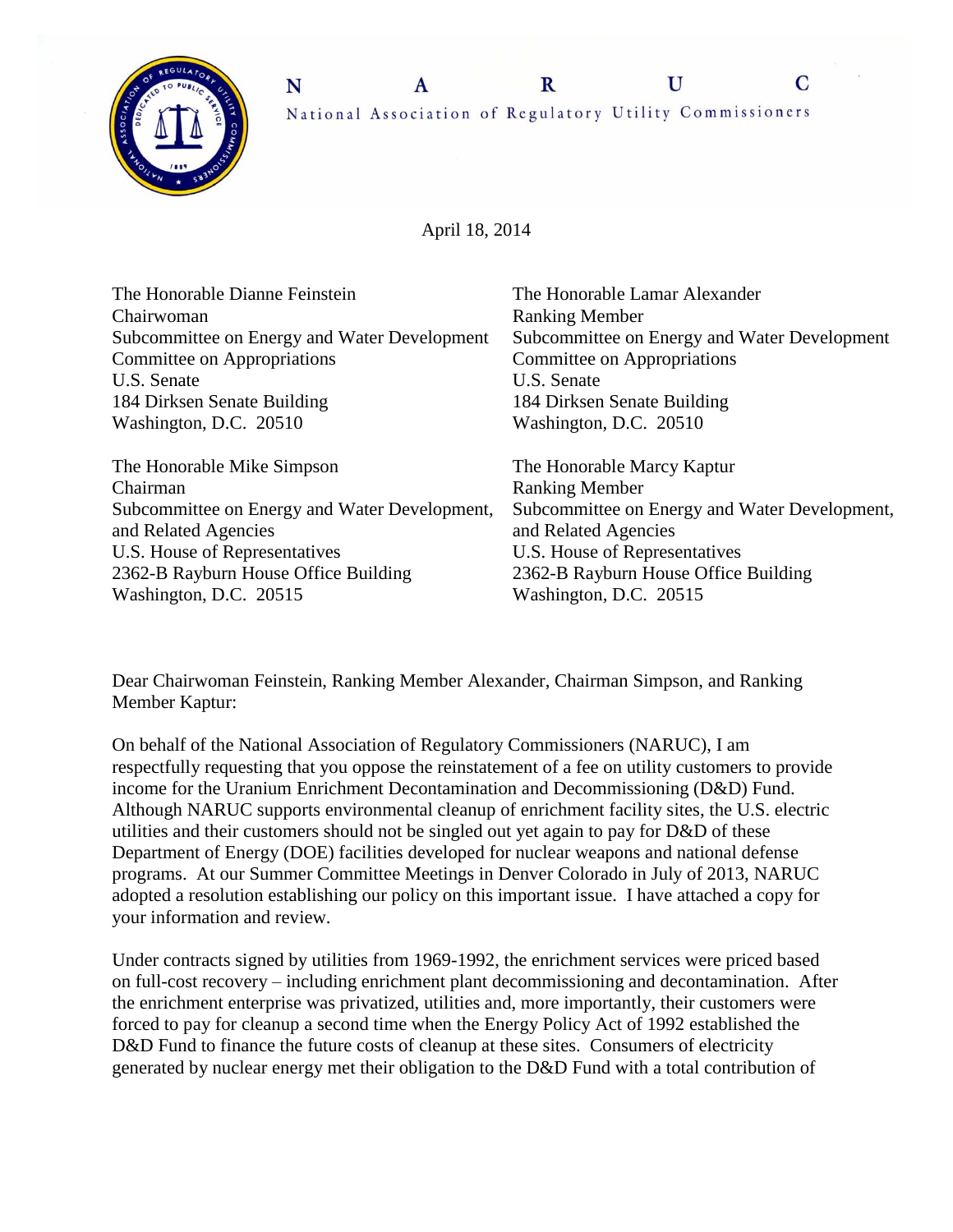\$2.6 billion. Despite having met this obligation, NARUC was disappointed to see this tax resurrected once again in the President's fiscal year 2015 budget request.

We respectfully urge Congress not to include this additional \$2.2 billion, 10-year tax on electric utilities and their ratepayers in appropriations legislation in 2014.

Sincerely,

CoutterSfanoredte

Colette D. Honorable NARUC President

Attachment (NARUC Resolution)

cc: Secretary Ernest Moniz, U.S. Department of Energy David Huizenga, U.S. Department of Energy, Office of Environmental Programs Elizabeth Connell, U.S. Department of Energy Sylvia Mathews Burwell, Office of Management and Budget Kevin Carroll, Office of Management and Budget Donovan Robinson, Office of Management and Budget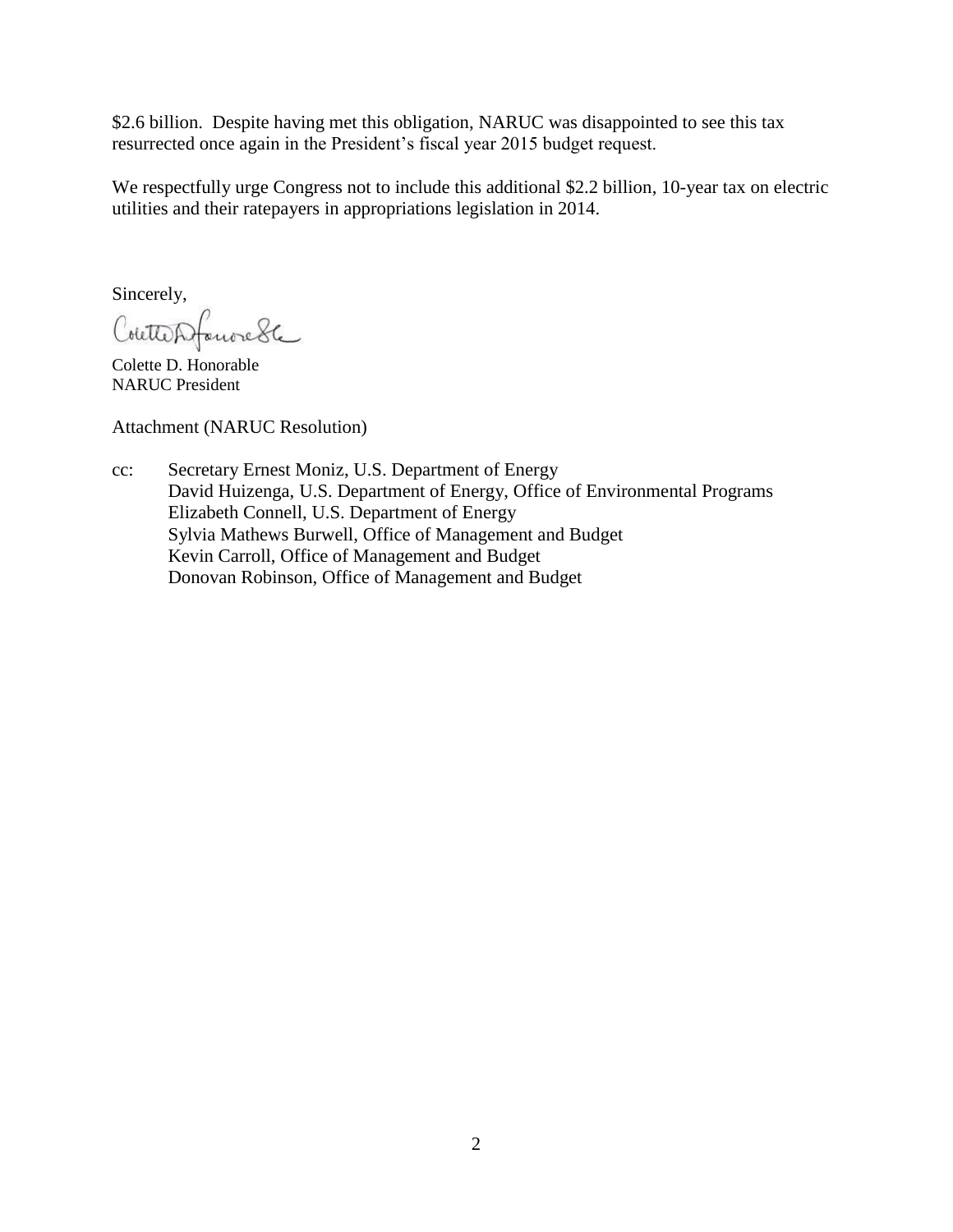## *Resolution Opposing a New Tax for the Decommissioning and Decontamination Fund*

**WHEREAS**, The National Association of Regulatory Utility Commissioners (NARUC) is a national, non-profit organization of the State Commissions responsible for economic regulation of electric utilities, including utilities that generate or purchase electric power from nuclear powered electric generating plants; *and* 

**WHEREAS**, In the 1940s and 1950s, the federal government built three uranium enrichment plants for its nuclear weapons and national defense programs: The Oak Ridge plant in Tennessee was built in 1945 as part of the Manhattan Project; the Paducah, Kentucky, plant in 1952, and the Portsmouth, Ohio, plant in 1954. These plants operated for approximately 25 years as national defense installations, accumulating 25 years worth of contamination from their operation; *and* 

**WHEREAS**, In 1969, the Atomic Energy Commission (AEC) determined that some of their capacity could be dedicated to production of low enriched uranium for commercial use. From 1969 through 1992, the Department of Energy (DOE) and predecessor agencies sold enrichment services to commercial customers including electric utilities under contracts that required utility customers to pay for the future cost of Decommissioning and Decontamination (D&D); *and* 

**WHEREAS**, Electric utilities and their customers paid for future D&D costs as required by the contracts with AEC and DOE for commercial use of uranium, the federal government did not set those or any other funds aside for this work; *and* 

**WHEREAS**, In 1992, the Energy Policy Act (1992 Act) created the D&D fund to finance cleanup at the same three government-owned enrichment plants. The legislation privatized the uranium enrichment enterprise, but the DOE retained ownership of the three enrichment plants and the obligation to clean them up. Pursuant to the 1992 Act, U.S. electric utilities were assessed up to \$150 million per year (adjusted for inflation) for 15 years, based on each company's past purchases of federal uranium enrichment services, to help finance cleanup of the facilities. The 1992 Act provided for termination of the assessment against electric utilities within 15 years after October 24, 1992, or alternatively upon the collection of \$2.25 billion, adjusted for inflation; *and* 

**WHEREAS**, DOE collected \$2.6 billion of these D&D assessments as authorized by the 1992 Act. However, an independent audit found that the federal government used a portion of the funds for other purposes; *and* 

**WHEREAS**, The President's fiscal year 2014 budget would again reinstate the D&D fund assessment for a third time, levying an additional \$2.4 billion 10-year tax on electric utilities and their customers for the very same program; *and* 

**WHEREAS**, Electric utilities and their customers already have paid twice for Decommissioning and Decontamination, all as specified by the law; *now, therefore be it* 

**RESOLVED**, That the Board of Directors of the National Association of Regulatory Utility Commissioners, convened at its 2013 Summer Committee Meetings in Denver, Colorado,